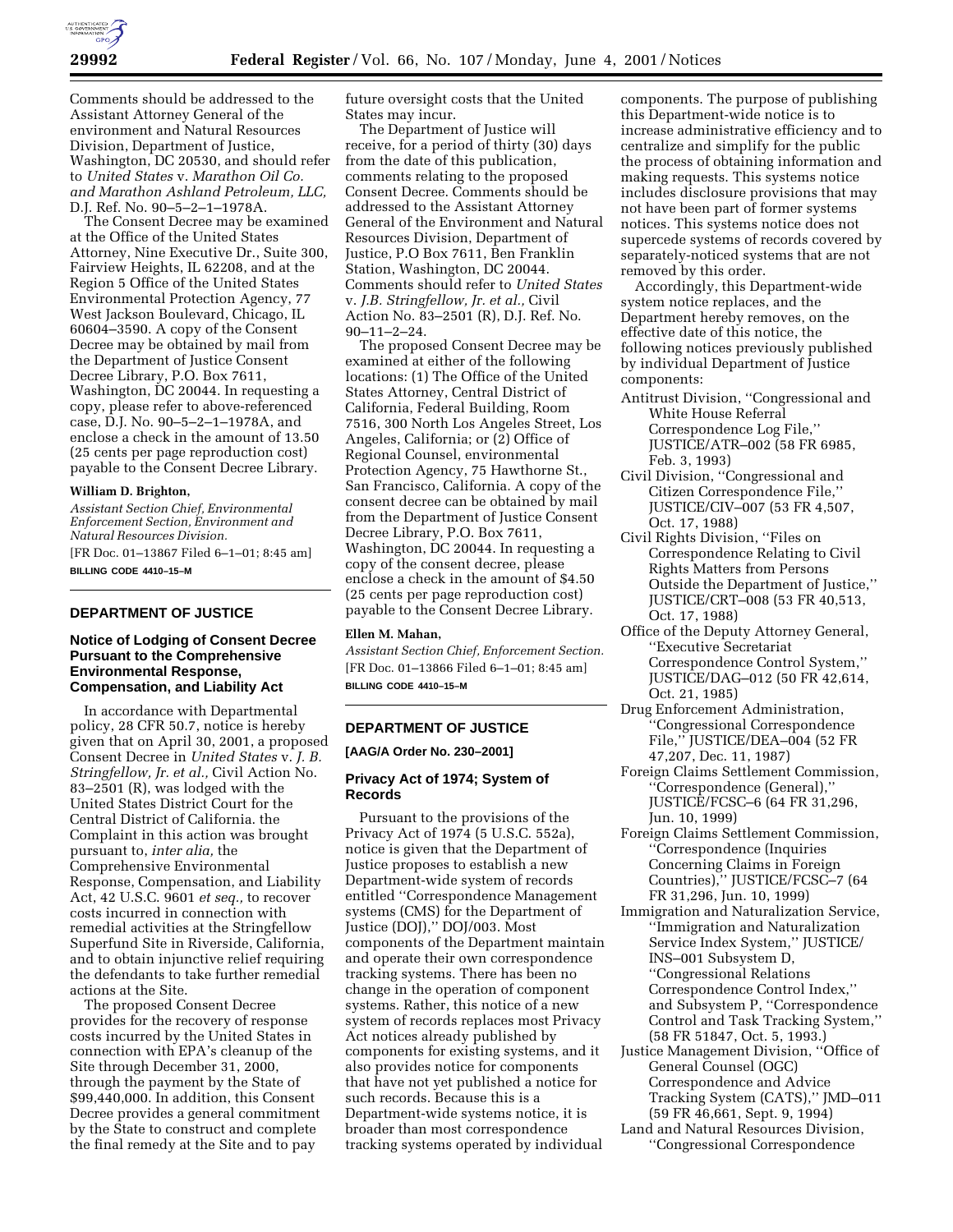File,'' JUSTICE/LDN–002 (42 FR 53,351, Sept. 30, 1977)

- Land and Natural Resources Division, ''Citizens' Mail File,'' JUSTICE/ LDN–006 (45 FR 2214, Jan. 10, 1980)
- Office of Legislative Affairs, ''Congressional Committee Chairman Correspondence File,'' JUSTICE/OLA–001 (52 FR 47,278, Dec. 11, 1987)
- Office of Legislative Affairs, ''Congressional Correspondence File,'' JUSTICE/OLA–002 (52 FR 47,278, Dec. 11, 1987)
- Office of Legislative Affairs, ''Citizen Correspondence File,'' JUSTICE/ OLA–003 (52 FR 47,279, Dec. 11, 1987)
- Office of Special Counsel for Immigration Related Unfair Employment Practices, ''Files on Correspondence Relating to Immigration-Related, Unfair Employment Practices from Persons Outside the Department of Justice,'' JUSTICE/OSC–002 (53 FR 40,532, Oct. 17, 1988)
- Executive Office for U.S. Attorneys, ''Citizen Correspondence Files,'' JUSTICE/USA–004 (54 FR 42,089, Oct. 13, 1989)

In accordance with  $5$  U.S.C.  $552a(e)(4)$ and (11), the public is given a 30-day period in which to comment; and the Office of Management and Budget (OMB), which has oversight responsibility under the Act, requires a 40-day period in which to conclude its review of the system. Therefore, please submit any comments by [30 days after publication in the **Federal Register**]. The public, OMB, and the Congress are invited to submit any comments to Mary E. Cahill, Management and Planning Staff, Justice Management Division, Department of Justice, Washington, DC, 20530 (Room 1400, National Place Building).

In accordance with 5 U.S.C. 552a(r), the Department has provided a report to OMB and the Congress.

Dated: May 15, 2001.

#### **Janis A. Sposato,**

*Acting Assistant Attorney General for Administration.*

### **Department of Justice—003**

### **SYSTEM NAME:**

Correspondence Management Systems (CMS) for the Department of Justice.

#### **SYSTEM LOCATION:**

U.S. Department of Justice, 950 Pennsylvania Ave., NW., Washington, DC 20530, and other Department of Justice offices throughout the country.

### **CATEGORIES OF INDIVIDUALS COVERED BY THE SYSTEM:**

Individuals originating, receiving, or named in correspondence (including attachments) to or form the Department or whose correspondence is referred to the Department, or persons communicating electronically or by telephone with the Department regarding official business of the Department, including Members of Congress, other government officials, individuals, and their representatives; individuals originating, receiving, or named in internal memoranda (including attachments) within the Department, including DOJ employees, contractors, and individuals relating to investigators, policy decisions, or administrative matters of significance to the Department of Justice; in some instances, Department of Justice personnel assigned to handle such correspondence and other matters.

#### **CATEGORIES OF RECORDS IN THE SYSTEM:**

Correspondence identification (*e.g.,* correspondence's name, address, title, organization, control number, date of correspondence, date received, subject); status of response within the Department; may include original correspondence, Department's response, office or staff member assigned to handle the matter, referral letters, name and identification of person referring the correspondence, copies of any enclosures, and related materials. Some internal memoranda, e-mail correspondence, and logs/notes of official telephone calls to/by Department staff are also tracked. Records may include case files, litigation materials, reports, or other goods on a given subject or individual. This material varies according to the wide scope of the responsibilities of the Department of Justice. Correspondence identification and tracking information, as well as some substantive information on these matters is maintained in automated database in electronic format and/or paper files. This system does not cover systems of records covered by separately-notices systems.

#### **AUTHORITY FOR MAINTENANCE OF THE SYSTEM:**

5 U.S.C. 301 and 44 U.S.C. 3101.

#### **PURPOSE(S) OF THE SYSTEM:**

The System controls and tracks correspondence received or originated by the Department or referred to the Department, and action taken by the Department in response to correspondence received, as well as some internal memoranda, action items, e-mail correspondence, and logs/notes of official telephone calls. It also serves

as a reference source for inquiries and response thereto.

### **ROUTINE USES OF RECORDS MAINTAINED IN THE SYSTEM, INCLUDING CATEGORIES OF USERS AND THE PURPOSES OF SUCH USES:**

Pursuant to subsection (b)(3) of the Privacy Act, information may be disclosed from this system as follows:

A. To the news media and the public pursuant to 28 CFR 50.2 unless it is determined that release of the specific information in the context of a particular case would constitute an unwarranted invasion of personal privacy.

B. To a Member of Congress or staff acting upon the Member's behalf when the Member or staff requests the information on behalf of an individual who is the subject of the record.

C. To the General Services Administration and National Archives and Records Administration in records management inspections conducted under the authority of 44 U.S.C. 2904 and 2906.

D. Where a record, either on its face or in conjunction with other information, indicates a violation or potential violation of law, to any civil or criminal law enforcement authority or other appropriate agency, whether federal, state, local, foreign, or tribal, charged with the responsibility of investigating or prosecuting such a violation or enforcing or implementing a statute, rule, regulation, or order.

E. In an appropriate proceeding before a court, grand jury, or administrative or regulatory body when records are determined by DOJ to be arguably relevant to the proceeding.

F. To an actual or potential party to litigation or the party's authorized representative for the purpose of negotiation or discussion on such matters as settlement, plea bargaining, or in informal discovery proceedings.

G. To a federal agency or entity that requires information relevant to a decision concerning the hiring, appointment, or retention of an employee, the issuance of a security clearance, the conduct of a security or suitability investigation, or pursuit of other appropriate personnel matter.

H. To a federal, state, local, or tribal agency or entity that requires information relevant to a decision concerning the lettering of a letter or permit, the issuance of a grant or benefit; or other need for the information in performance of official duties.

I. To contractors, grantees, experts, consultants, students, and others performing or working on a contract, service, grant, cooperative agreement, or